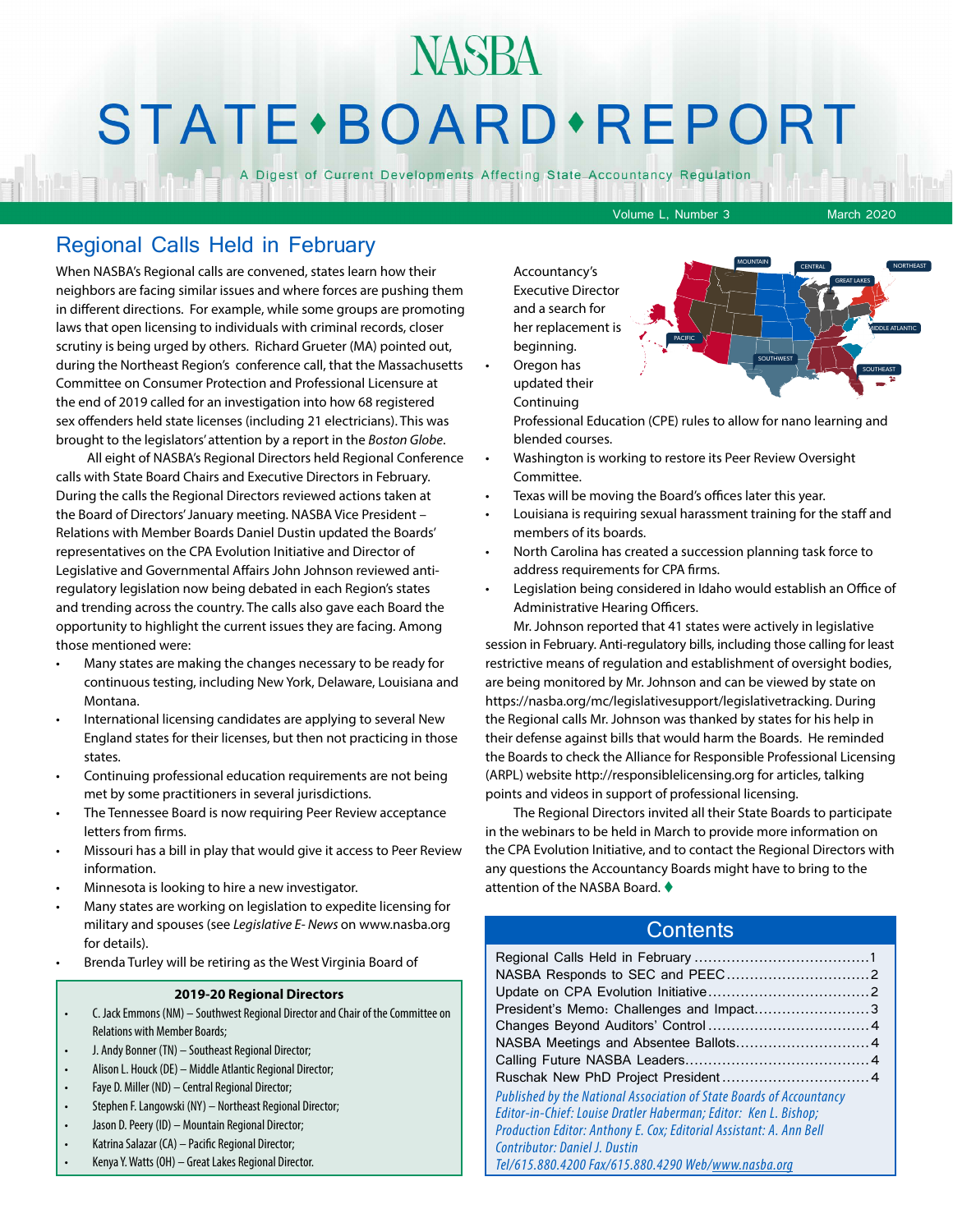## <span id="page-1-0"></span>NASBA Responds to SEC and PEEC

On NASBA's behalf, Chair Laurie J. Tish and President and CEO Ken L. Bishop submitted responses to exposure drafts from the Securities and Exchange Commission (SEC) and the AICPA Professional Ethics Executive Committee (PEEC) on February 25. The complete responses can be found on www. nasba.org in the Publications section.

The letter to the SEC commenting on Amendments to Rule 2-01, Qualifications of Accountants, basically voiced agreement with several sections that would impact the work of regulators. One item pointed out in the letter concerned adding a transition framework to address inadvertent violations of independence rules that occur in connection with a client's merger or acquisition: "NASBA has some concerns that the maximum sixmonth transition period will become the acceptable standard in practice. Further, NASBA believes under no circumstances should the auditor be permitted to audit its own work if such work materially affects the consolidated financial statements at the acquisition effective date and in any post acquisition period."

In response to PEEC's Strategy and Work Plan Consultation Paper, NASBA suggests PEEC when defining "office" consider how meaningful physical location is in the current environment. A project suggested to the PEEC by NASBA is evaluation of the final revisions of the SEC's independence rules against PEEC's rules, so they align.

NASBA's responses were developed for Chair Tish and President Bishop by the NASBA Regulatory Response Committee and Ethics Committee: **Regulatory Response Committee** – W. Michael Fritz - Chair (OH), Alan R. Augenstein (AZ), Richard L. Bell (AR), Kevin Collins (CO), David D. Duree (TX), Gaylen R. Hansen (CO), Tracy W. Harding (ME), Matthew J. Howell (MI), Richard Isserman (NY), Frederick R. Kostecki (MO), Laurie A. Warwick (VA), Carleton L. Williams (HI) and L. Samuel Williams, Jr. (NC); **Ethics Committee** – Catherine R. Allen – Chair (NY), Paul Balas (MI), David I. Bridgers, Jr., (MS), Donald H. Burkett (SC), Wm. Hunter Cook (NC), Robert F. Fay (OH), Susan Quaintance Ferguson (VA), Robert L. Goldfarb (NY), Larry Hunter (ID), James G. Kelley (IL), Thomas G. Neill (WA), Michael L. Nickerson (ME), Steven M. Platau (FL), and Lawrence A. Wojcik (IL). NASBA's Regional Directors participated in the Regulatory Response Committee's preparation calls.  $\blacklozenge$ 

## Update on CPA Evolution Initiative

An in-depth staff report on the progress of the CPA Evolution Initiative was presented at the NASBA/AICPA leadership semi-annual Summit meeting in February. Meeting attendees spent three hours hearing outcomes from the Education and Examination Advisory Groups, as well as feedback received since October from more than 1,000 stakeholders, including State Board members and executive directors, state societies, licensees, educators and students. Stakeholder feedback received to date has been generally positive to the core and disciplines model presented at the Annual Meeting (see *sbr 12/19*).

Based on the suggestions, questions and comments of the Advisory Groups and broader stakeholder feedback, NASBA/ AICPA leadership requested that staff begin drafting possible amendments to the Uniform Accountancy Act (UAA) and/or Model Rules to recommend to the AICPA/NASBA Uniform Accountancy Act Committee in support of the CPA Evolution Initiative.

#### **Q&As on the CPA Evolution Initiative**

Over the last few months, there have been some common themes in questions asked by stakeholders. The following questions and answers address two of the issues raised most frequently:

**Q: What would be included in the core?**  A: NASBA and the AICPA anticipate that not all of the content covered by the current CPA Examination and curricula will be considered "core" under the new licensure model. Instead, certain advanced content could be incorporated into the disciplines.

The specific content of the core and disciplines would be determined based on an analysis of current curricula and the necessary changes to adopt the new licensure model.

These changes would result in revisions to the Model Rules for education and may require changes to the State Boards' education and licensure requirements. A CPA Examination practice analysis would follow.

As a part of its ongoing efforts to maintain the validity and reliability of the Examination, the AICPA conducts periodic practice analyses to gather information about the current state of the profession and the work of newly licensed CPAs. These research initiatives identify changes which are needed to update the CPA Exam and

Initial analysis of the laws and rules currently in place suggests that amendments would not be required to either the UAA or the Model Rules with respect to the Uniform CPA Examination. However, if the names of the Examination's sections were revised, there are currently seven jurisdictions that would need to amend their rules and one jurisdiction that would need to amend its statute to accommodate such changes.

As for education, it is anticipated that amendments will be proposed in an effort to construct Model Rules that are more closely aligned to existing Board of Accountancy rules.

In the coming days, comprehensive updates of the CPA Evolution Initiative will be presented during four webinars scheduled for the week of March 23. All State Board members and executive directors are encouraged to participate in one of these webinars. Invitations to the Boards were sent by NASBA Chief Communications Officer Thomas Kenny on February 13, 2020.

maintain its alignment with professional practice. Comments on the practice analysis conducted in 2019 (see *sbr 12/19*) are due to the Board of Examiners by April 30, 2020. **Q: Would candidates who become CPAs under the proposed model be able to practice outside of their chosen discipline?** 

A: Yes, given they have the required competence.

Regardless of chosen discipline (Business Reporting and Analysis, Information Systems and Controls, or Tax Compliance and Planning), this model leads to a full CPA license, with rights and privileges consistent with any other CPA. This includes rights to sign audit and attest reports, as the core will give every candidate a strong base in accounting, auditing, tax and technology.

However, ethical requirements dictate that CPAs only undertake those professional services that they expect to complete with professional competence. Competence means the CPA or their staff possess the appropriate technical qualifications to perform the professional service and that, as required, the CPA supervises and evaluates the quality of work performed.

Please visit evolutionofcpa.org for these and other questions about the CPA Evolution Initiative. $\blacklozenge$ 

ent kieden utzie kiedetioent kieden dzie kiedetioent bietaten dzie kiedetioent kieden dzi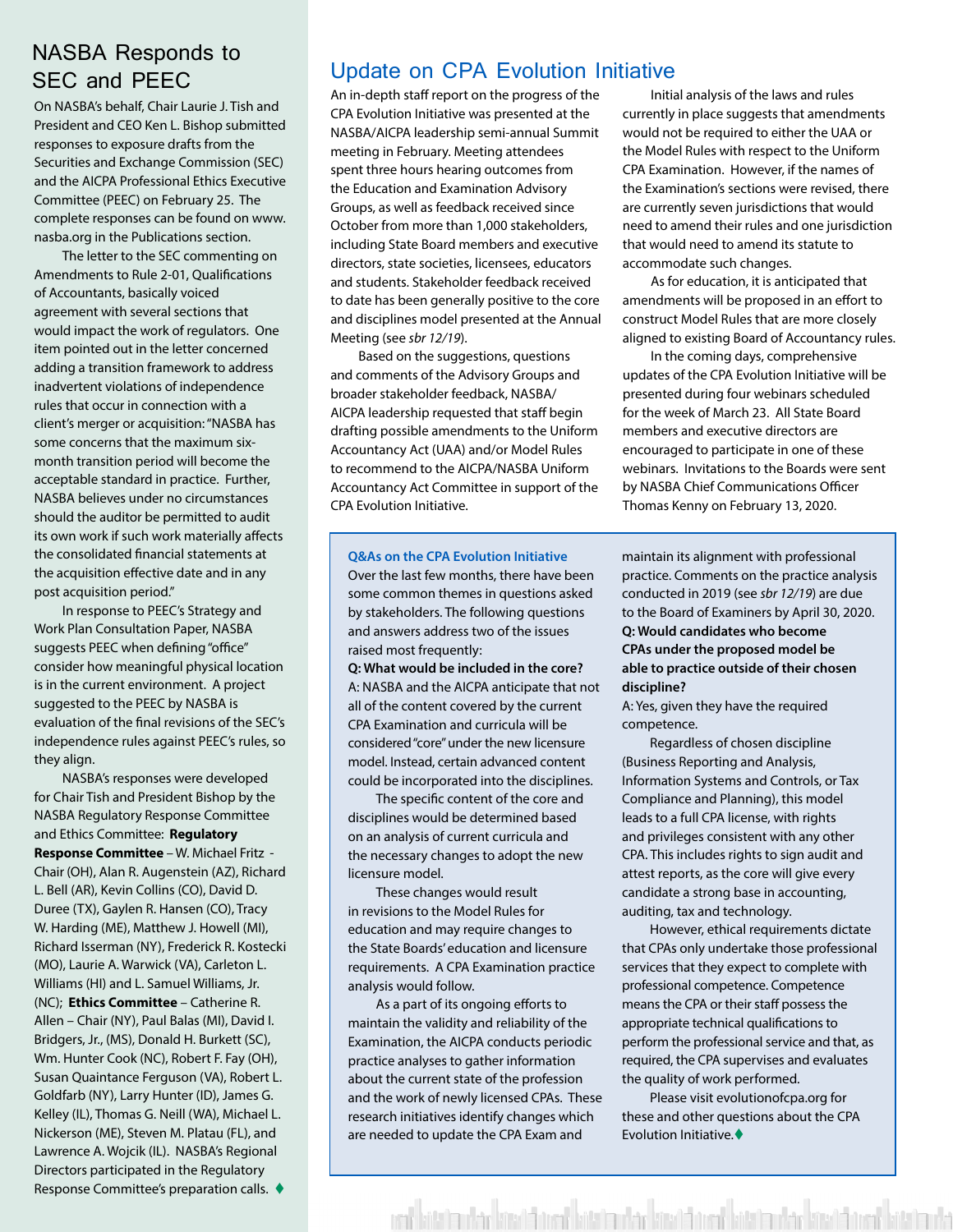# PRESIDENT'S MEMO

## **Challenges and Impact**

In last month's *President's Memo*, I briefly discussed the coronavirus outbreak in China and the potential impact it might have on NASBA. Now, just one month later, "potential" is no longer even remotely applicable and the virus, COVID-19, is significantly impacting most of what we do. NASBA Chair Laurie J. Tish and I have discussed the difficulty in assessing how to work through this challenge. As we become more educated about the virus, and as the number of cases ramp up, being exposed and infected by COVID-19 could be less threatening than originally thought, but certainly has to be taken seriously -- and that is what we are doing.

During the first week in March we implemented a policy that prohibits all non-essential staff travel and meetings until June 1 and possibly beyond. After a thorough review of the increase in numbers of COVID-19 cases in Pinellas County, Florida, we cancelled the Executive Directors and Legal Counsel Conferences and have frozen all other plans for meetings until we have a better determination of risk.

We have also implemented new staff directives to take precautions against spreading any communicable disease in NASBA's offices. We are similarly restricting visits to our offices for those who may have traveled to high threat areas or who are symptomatic. The policy contains the following:



**Ken L. Bishop President & CEO**

- All non-essential travel must be cancelled.
- All face-to-face events such as committee and task force meetings must be cancelled, rescheduled after June 1, or handled virtually. If any exception is granted, we request that staff attendance be scaled back to essential support only, if not in a NASBA office.
- Travel to third party meetings and conferences must also be cancelled or shifted to virtual meetings, if that option is available, unless deemed essential.
- Do not book new travel for trips post June 1 until otherwise informed or approved in advance by the President/CEO or his designee, to limit risk of cancellation fees that could arise if the situation remains the same or worsens in coming weeks.
- In order to protect our own staff, we want to reduce the risk of exposure to coronavirus from anyone visiting any of our offices. If NASBA staff members have any business visitors planning to come to any of NASBA's offices we ask that they be sent notice in advance that outlines our position during this public health situation. This requirement is in place until further notice. This same policy applies to anyone attending any NASBA-sponsored meeting or conference.

## **BREAKING NEWS**





We are constantly monitoring the effects on NASBA, including financial impact. Thus far we have not seen any significant change in behavior of domestic U.S. Examination candidates, but international candidates are being impacted by travel restrictions. This will result in decreasing numbers of candidates and will impact the Guam testing center particularly because of the number of Chinese, Japanese and South Korean candidates testing there.

NASBA is well prepared for this, or any, anomaly and we will be able to weather this storm. Our primary concern is the wellbeing of you, State Board members and staff, and other stakeholders and, of course, our staff.

Speaking of challenges, as I am sure your have heard on the news, downtown Nashville took a direct hit from a devastating tornado. Ironically, NASBA staff leaders met most of that day working through potential scenarios resulting from COVID-19 only to be awakened in the middle of the night by the tornados that struck the area. We were very lucky that the tornado's path was a few blocks from our building and we sustained no damage. More importantly, we were able to quickly ascertain that no NASBA employees were injured or killed. However, we did have staff who suffered property damage, with one being left homeless, and others who had family members injured and also sustaining property loss.

I would like to thank the hundreds of State Board members and staff, and friends who communicated their concerns and offered their support. I personally heard from my counterparts

from all around the globe. It provides a perspective when you think that more people died in middle Tennessee in a matter of minutes than died from coronavirus in the entire U.S. as of the end of that day.

I apologize if this *Memo* is somewhat of a downer. In my job, reacting to challenges and impact comes with the territory. It is made much easier by being surrounded by a talented and dedicated staff and the great volunteers who govern NASBA.

Be safe my friends. NASBA will be continually communicating updates and resultant changes that impact you, the State Boards.

*Semper ad meliora (Always toward better things).*

Jen L. Bohop

*— Ken L. Bishop President & CEO*